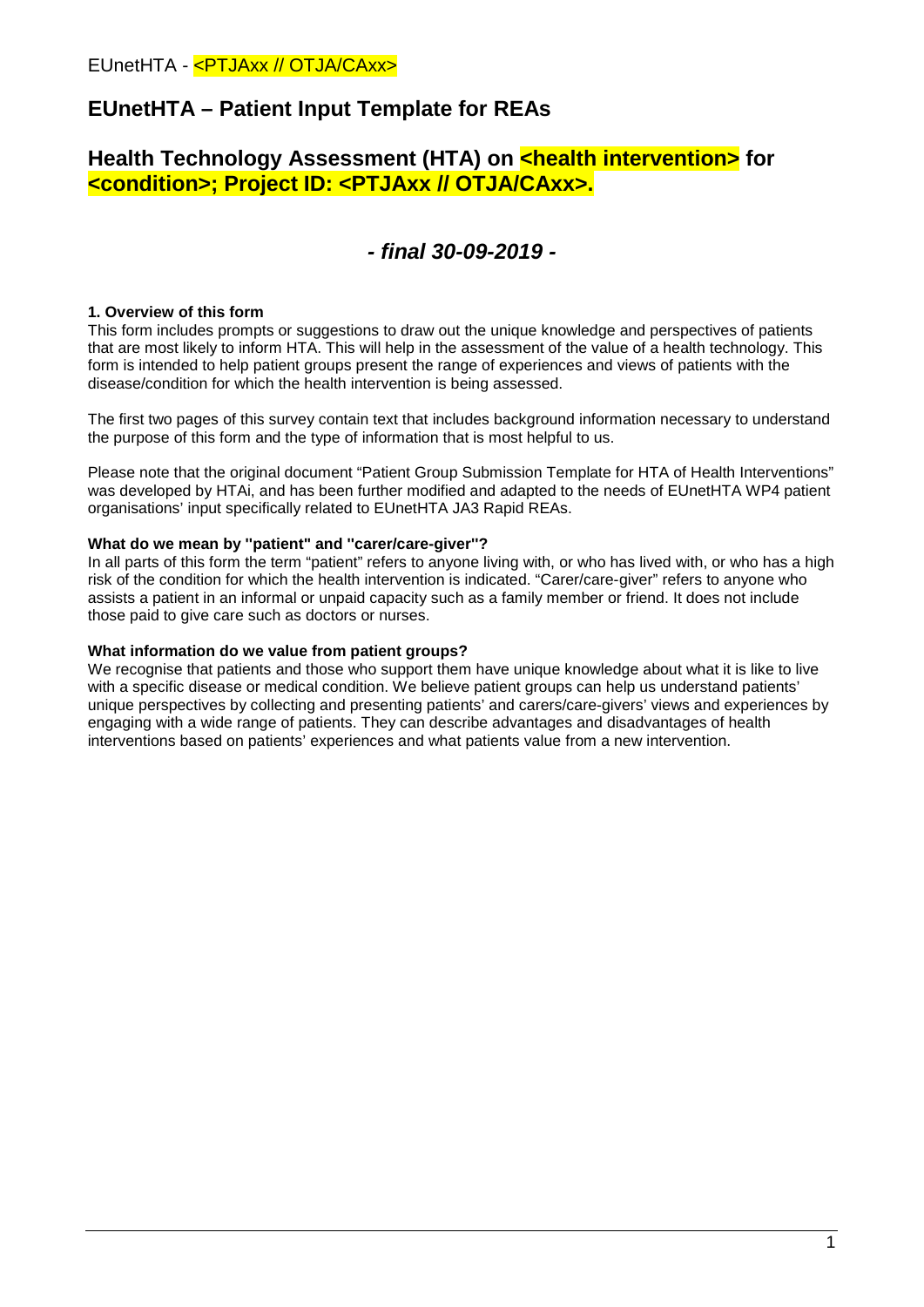# **2. How to complete this form.**

In the main sections of this form you are asked to describe the:

- Challenges patients face in living with the condition being studied;
- Experiences of using current therapies;

- Expectations from a new medicine / a new health intervention and, if applicable, experiences of using the new medicine / health intervention which we plan to assess (i.e.  $\frac{1}{2}$  and  $\frac{1}{2}$  health intervention>) Each question has a series of prompts in a box that are intended to assist you in providing the information that will be helpful to HTA reviewers and committees in understanding the impact of the condition and its treatment and/or diagnosis. Please address any of the prompts that your group feels are important and describe any other relevant issues that are not captured in the list of prompts.

### **What type of information is most helpful?**

Please provide clear facts, information and summaries of experiences that give a concise, accurate and balanced overview of a range of patients' and care-givers/carers' perspectives/views. Describe experiences at different stages of the condition, with a particular focus on symptoms – their impact and how well they are currently managed with existing treatments. State the source of your information (e.g. web survey, helpline analysis, social networking, focus group, patients' records, one-to-one conversations with those who have experience of an intervention, patient stories, research studies, etc.) and provide clear references where they are available.

For any of the sections in the form where there are groups that should have special consideration, please indicate the specific needs/issues of that group (e.g. children, women/men, ethnic groups, those living in a particular location, those with other disabilities, disease sub-types).

## **What about scientific papers?**

There is no need to send us published scientific papers as we already have access.

## **Need help with completing the form?**

If you require help in understanding HTA related terms, please refer to the HTA glossary [\(http://www.htaglossary.net/homepage\)](http://www.htaglossary.net/homepage) or the EUnetHTA assessment FAQ [\(https://www.eunethta.eu/services/submission-guidelines/submissions-faq/\)](https://www.eunethta.eu/services/submission-guidelines/submissions-faq/).

If you have any questions when completing this form, please contact  $\langle$ Name and e-mail of project lead>

Many thanks for your valuable input.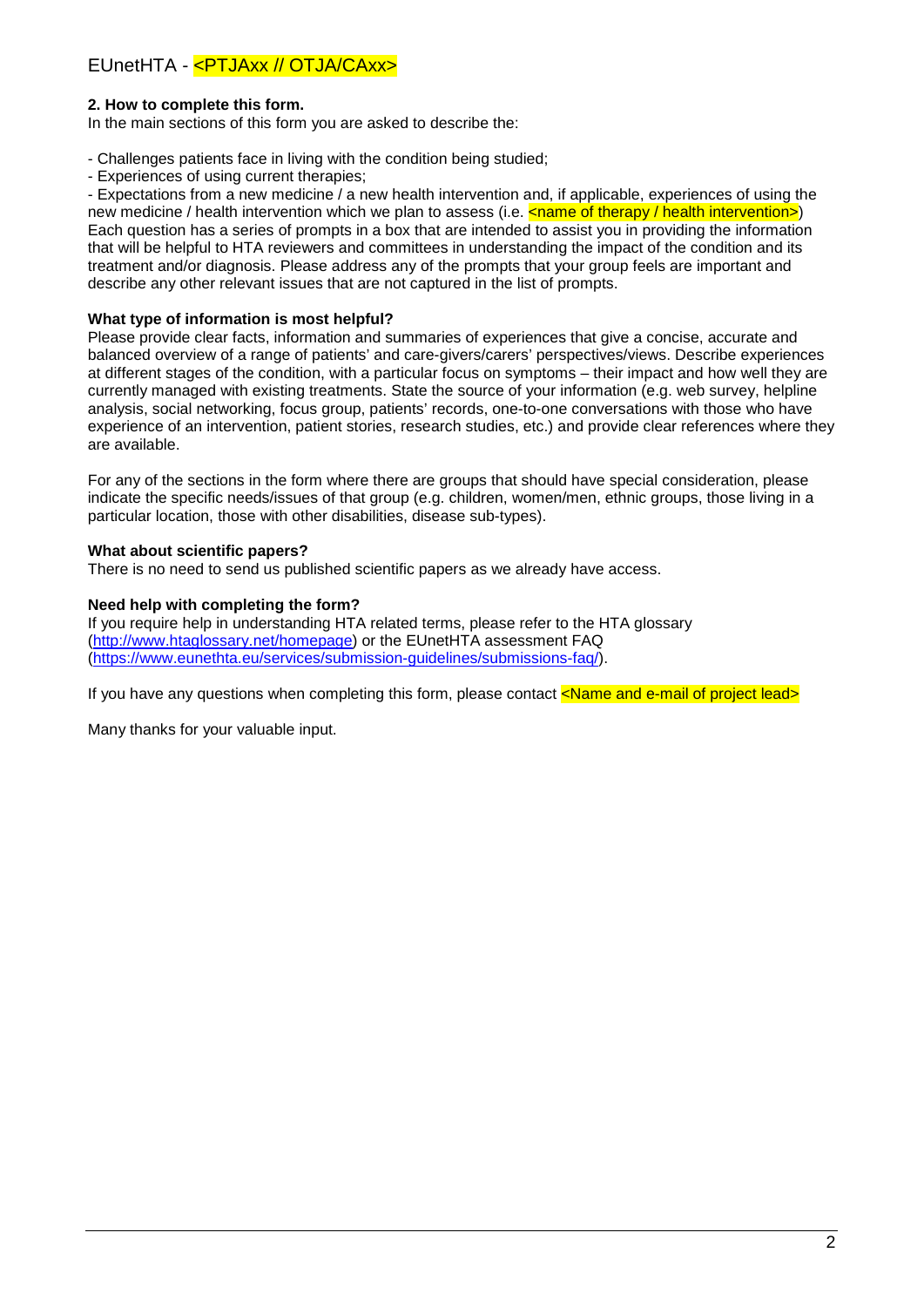### **3. Information about your patient organisation and this submission.**

### **Name of patient organisation:**

#### **Health condition(s) represented by your organisation:**

#### **How many members does your organisation have?**

#### **How is your organisation funded?**

Please provide any direct or indirect links with, or funding from medical industry, and specifically with manufacturers relevant to the technology under assessment during the last 3 years. In addition, please state the percentage of funding by industry in total (if none, please write NONE):

#### **Key contact name:**

**Role in organisation:**

**Email:**

#### **Phone:**

European participants only, please.

#### **Postal address:**

#### **Website of your organisation:**

# **Type of group (tick all that apply).** Registered charity Fellowship Informal self-help group Unincorporated organisation **Other** Please state\_ **Membership of your group (tick all that apply).** International National Regional Local **Other** Please specify **Purpose of group (tick all that apply).** Advocacy Education **Campaigning Service** Research **Other** Please specify

**Describe your membership (number and type of members, region that your group represents, demographics etc.).**

**What is the source of the information about patients' and carers/care-givers' experiences and needs that are presented in this submission? How did you gather information about the experiences of patients and carers to include in your submission?**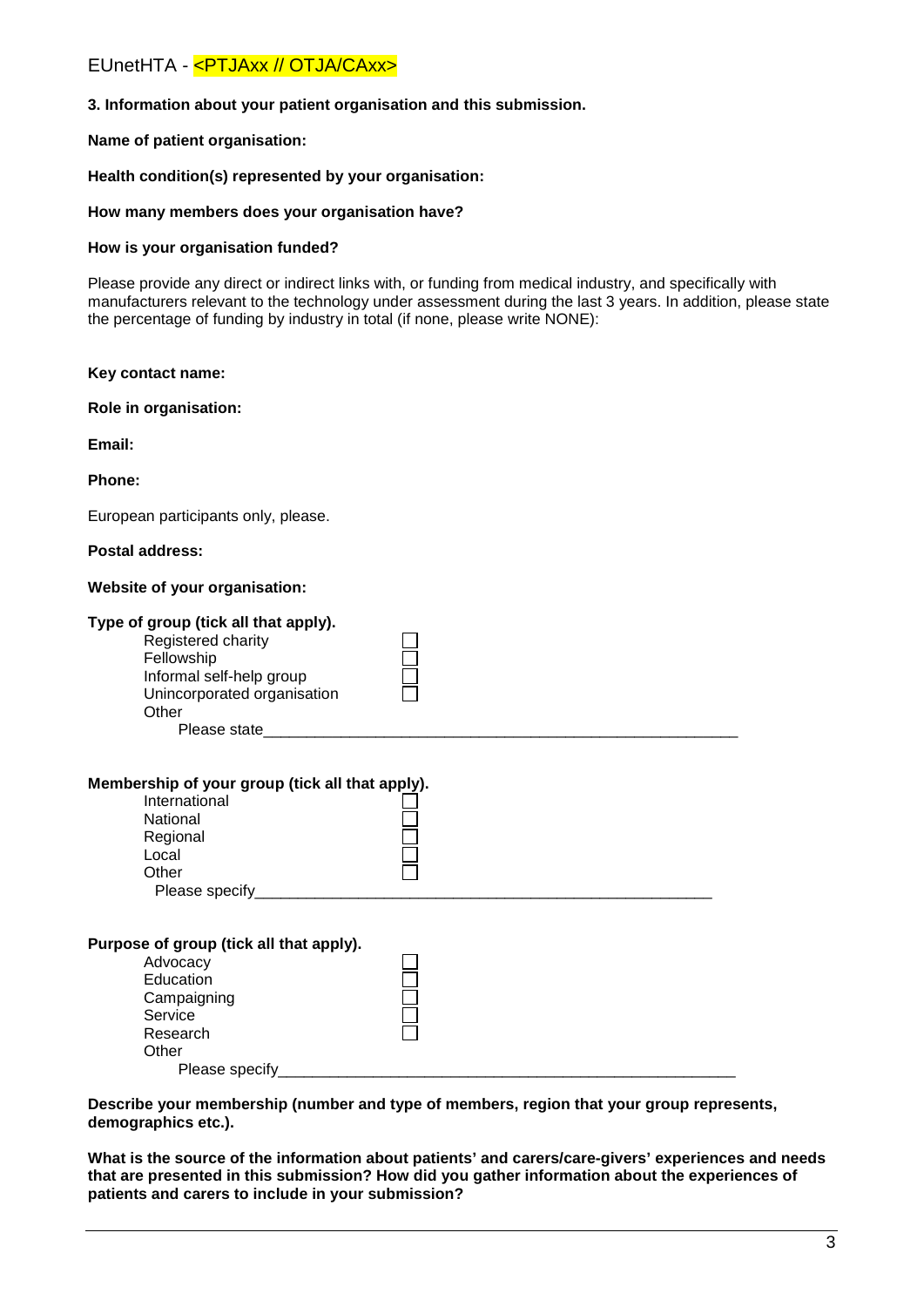Issues to consider in your response:

• Source – such as individual patient stories, review of patient group helpline queries, surveys, social media, one to one discussions with patients, focus groups, interviews, documentation of clinic visits, published or unpublished research

• Strength – how many patients and methods for each source

• Breadth – how representative are your findings compared with the views of the many patients that might be using this health intervention – did you approach patients that are seldom heard?

**Are you willing for this submission to be shared on the EUnetHTA website after removal of any financial information and personal information that could identify patients?** Yes

No

**The assessment team may wish to include the summary of your input (see section 8: "Summary and key messages") in their assessment report. Do you agree?** 

Yes

No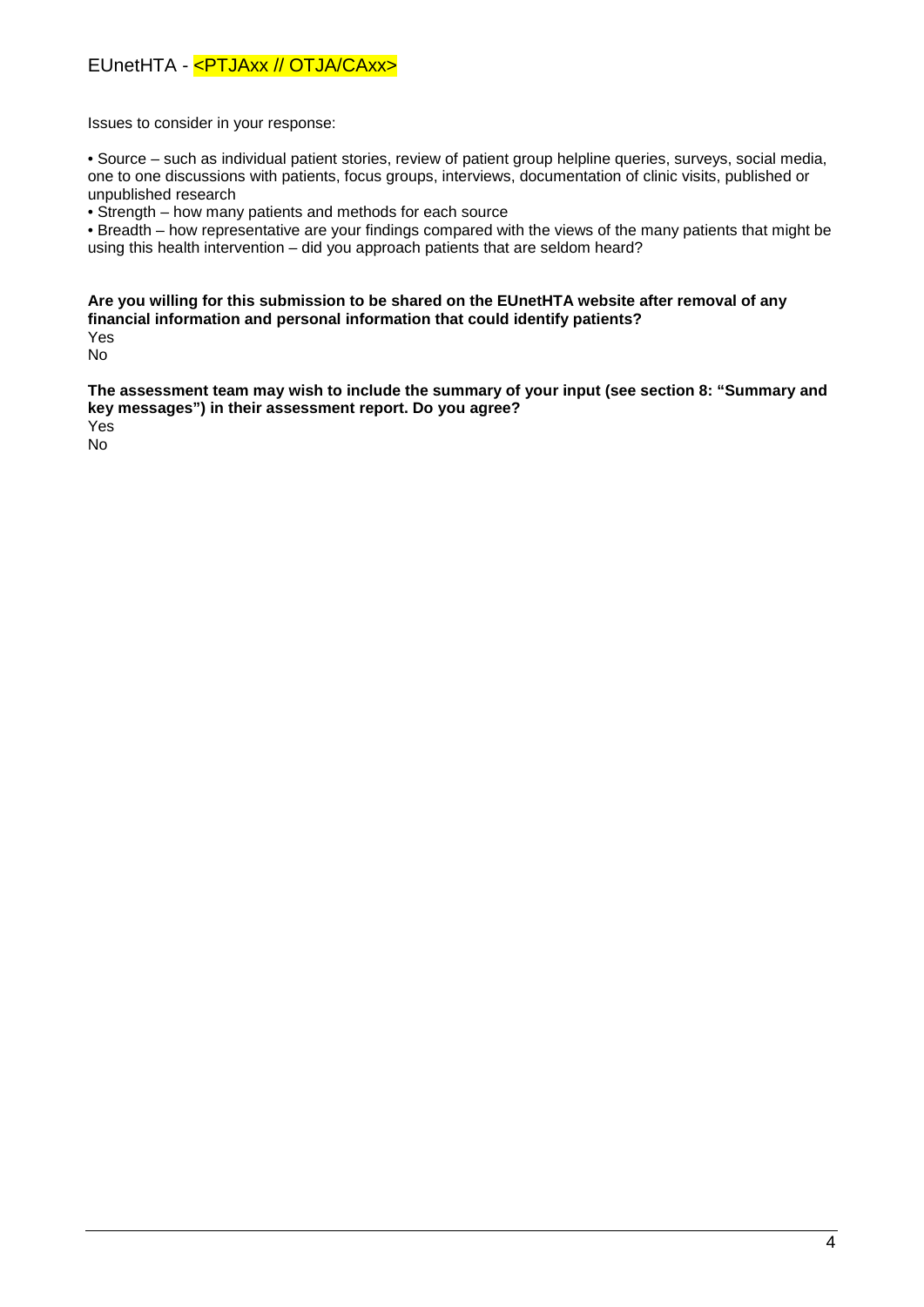# **4. Impact of condition – patients with <condition>.**

## **How does <condition> affect patients' quality of life?**

Issues to consider in your response:

• Aspects of the condition that are most challenging (e.g. symptoms, loss of ability to work, loss of confidence to go out, inability to drive, social exclusion).

• Emotional and psychological impacts such as fear, anxiety, uncertainty, stigma, embarrassment

• Activities that patients find difficult or are unable to do.

• Aspects of the condition that are the most important to control (e.g. symptoms that limit social interaction or ability to work such as difficulty breathing, pain, fatigue, incontinence, anxiety).

• Support required for daily living (physical or emotional).

• Types of patients that are most affected by the condition (e.g. men/women, children, ethnic groups).

• Challenges in managing this condition when patients also have other medical conditions.

• What patients would most like to see from a new treatment (e.g. halting of disease progression, improvement in a particular symptom).

#### **How does <condition>affect carers/unpaid care-givers?**

Issues to consider in your response:

• Challenges faced by family and friends who support a patient to manage the condition.

• Impact of the condition on family life

• Pressures on carers/care-givers' daily life (e.g. emotional/psychological effects, fatigue, stress, depression, physical challenges).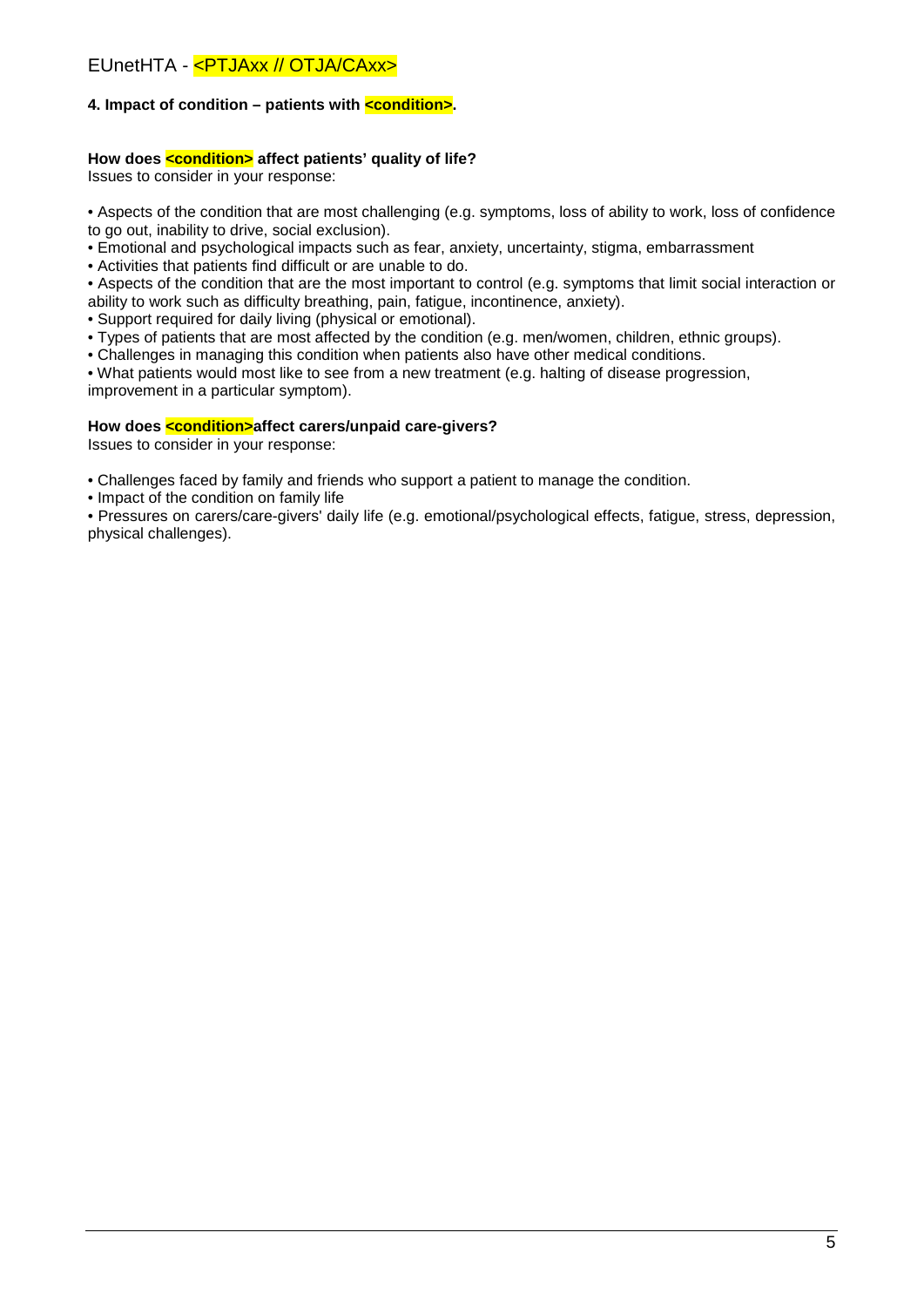**5. Experience with currently available therapies / health interventions.**

**How well are patients managing <condition> with currently available therapies / health interventions? (Currently available therapies / health interventions may include any form of medical intervention such as medicines, rehabilitation, counselling, hospital interventions etc. If no specific therapy is available, that should be stated.)**

Issues to consider in your response:

• Main therapies / health interventions currently used by patients for this condition and how they are given (tablet, injection, physiotherapy, hospital check-ups, etc, at home, in hospital; dose and frequency, ease of access).

• Extent to which current therapies / health interventions control or reduce the most challenging aspects of the condition (e.g. reduction in symptoms; ability to dress, work, go to school, socialise; improve breathing, swallowing, walking).

• The most important benefits of current therapies / health interventions.

• The burden of therapies / health interventions on daily life (e.g. impact at different stages of disease, interruption to work, stigma, clinic visits to receive infused medicines, need for weekly blood tests or describe a typical episode of therapy over a week or period of treatment; difficulty in using the interventions, challenges in recovering after treatment, need for rehabilitation, special clinic visits for treatments and examinations).

• Side effects from the therapies / health interventions that are difficult to tolerate.

• Concerns about long-term use of current therapies / health intervention.

• If the current therapy is a medicine, what are the challenges in taking it as prescribed, or how is dosing modified according to prescription (e.g. dividing doses to avoid side effects or missing due to schedule).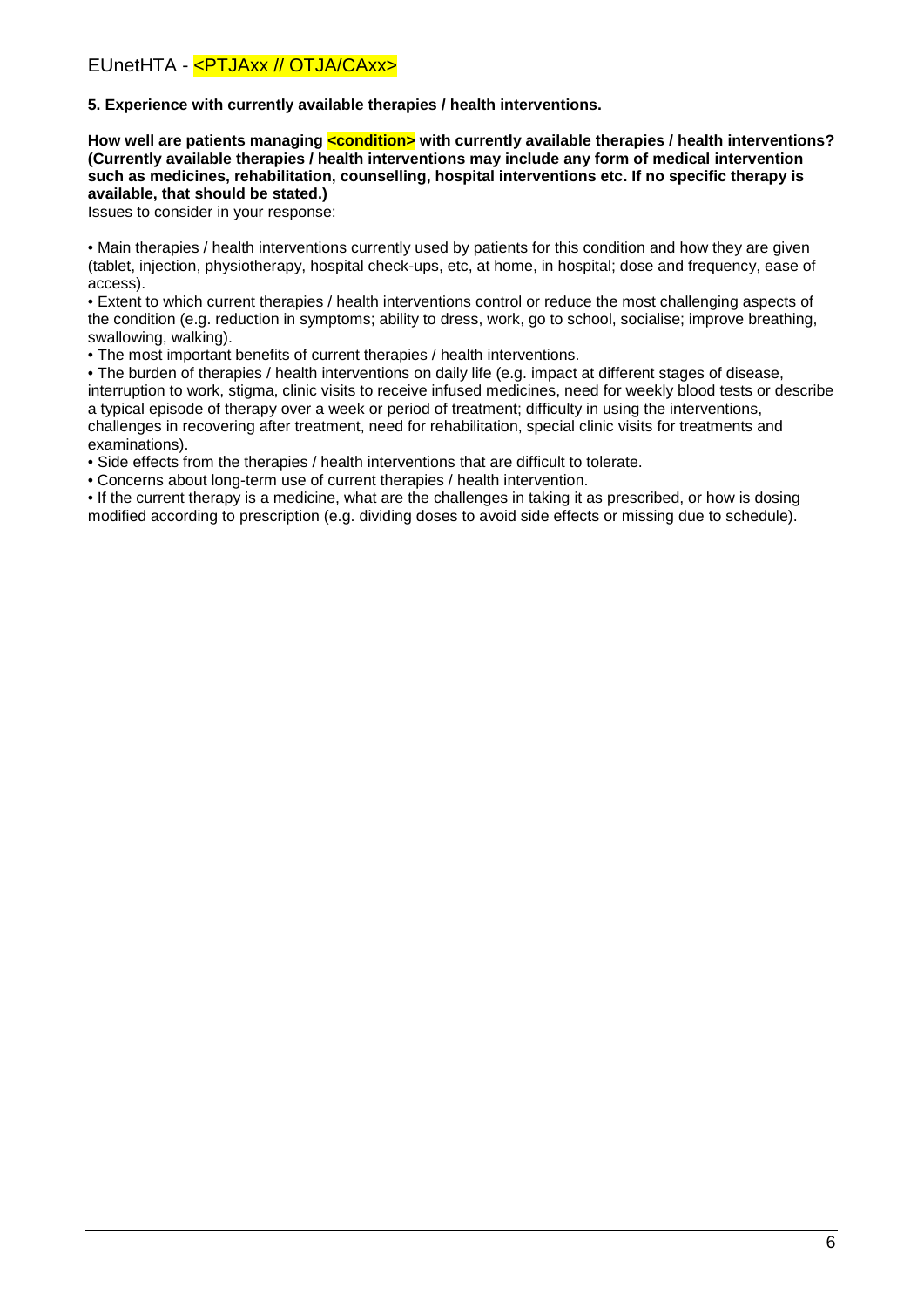## **6. Experiences with new medicine / health intervention being assessed (<name of medicine / health intervention>).**

## **For those WITH experience using the new medicine / health intervention, what difference did it make to their lives?**

Issues to consider in your response:

• Advantages and disadvantages of the new medicine / health intervention compared with current therapies / health interventions.

• The most important benefits of the new medicine / health intervention.

• Reasons patients do or don't like the therapy / health intervention being assessed compared with other therapies / health interventions.

• The burden of the new therapy / health intervention on daily life (e.g. impact at different stages of disease, interruption to work, stigma, ease of use, clinic visits to receive infused medicines, special clinical visits for treatments and examinations, need for weekly blood tests, need for recalibration).

• Symptoms that have changed and impact on daily life and quality of life such as less pain, less fatigue, improved continence, less nausea, increased mobility, less time linked to assistive device (e.g. oxygen, dialysis, etc)

• Unwanted outcomes (e.g. side effects) from the new therapy / health intervention that are difficult to tolerate and those that patients are willing to tolerate.

• Limitations of the new therapy / health intervention.

• Concerns about long-term use of the new therapy / health intervention.

• Impact of the new therapy / health intervention on carers/care-givers.

• If the new therapy is a medicine, what are the challenges in taking it as prescribed, or how is dosing

modified according to prescription (e.g. dividing doses to avoid side effects or missing due to schedule).

### **For those WITHOUT experience using the new medicine/ health intervention, what are the expectations of it?**

Issues to consider in your response:

• Perceived advantages and disadvantages of the new medicine / health intervention.

• Level of improvement patients would like to see.

• The level of side effects that patients would tolerate for a given benefit.

• Aspects of patients' needs or expectations that are hoped the new medicine / health intervention will address (explaining specific issues for particular stages of disease; e.g. improved daily life, ability to work, improved mobility, greater symptom control, easier use, less side effects).

• Impact of the new therapy / health intervention on carers/care-givers.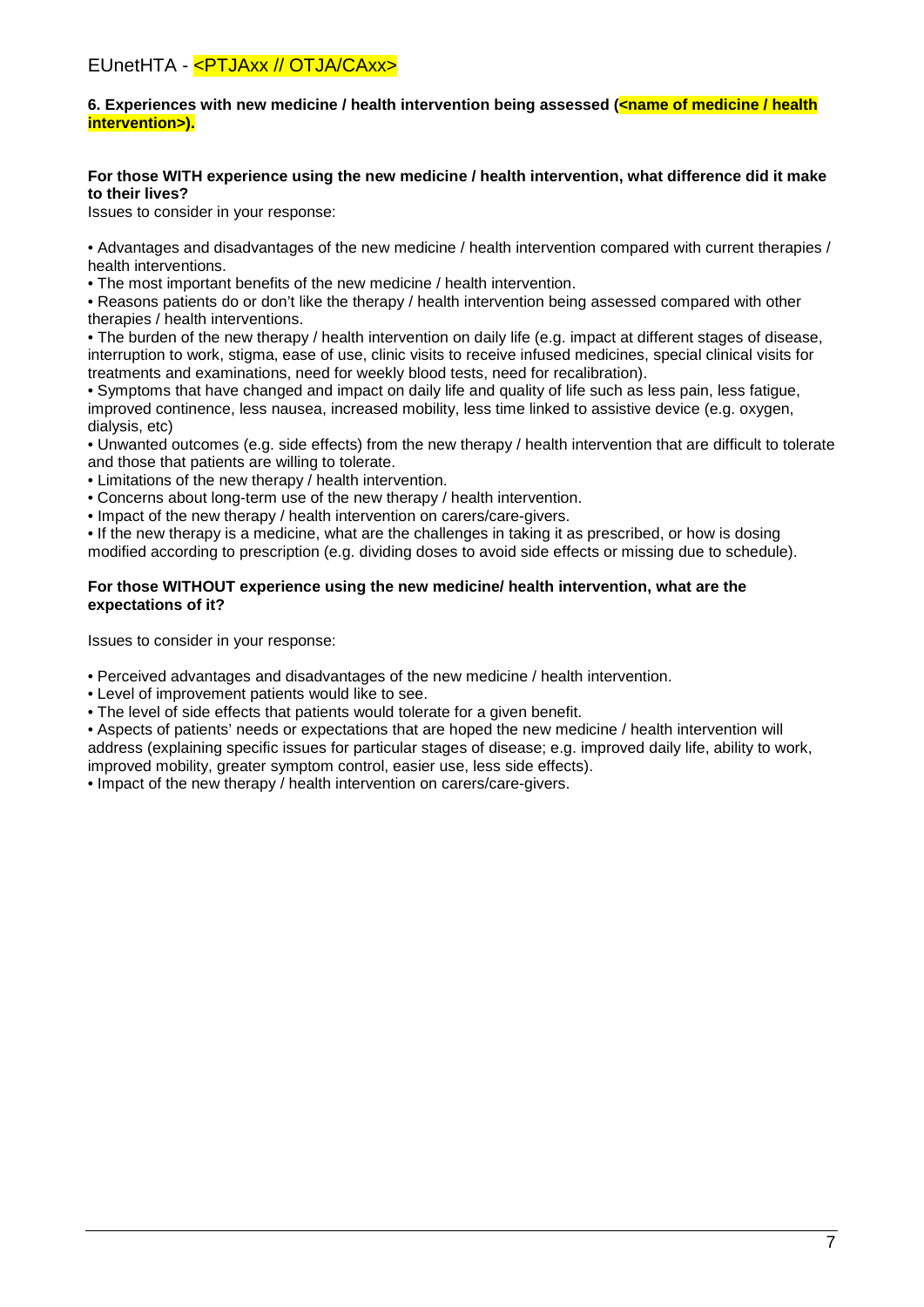# **7. Additional Information.**

**Please include any additional information you believe would be helpful to the EUnetHTA Joint Assessment Team (e.g. ethical or social issues).**